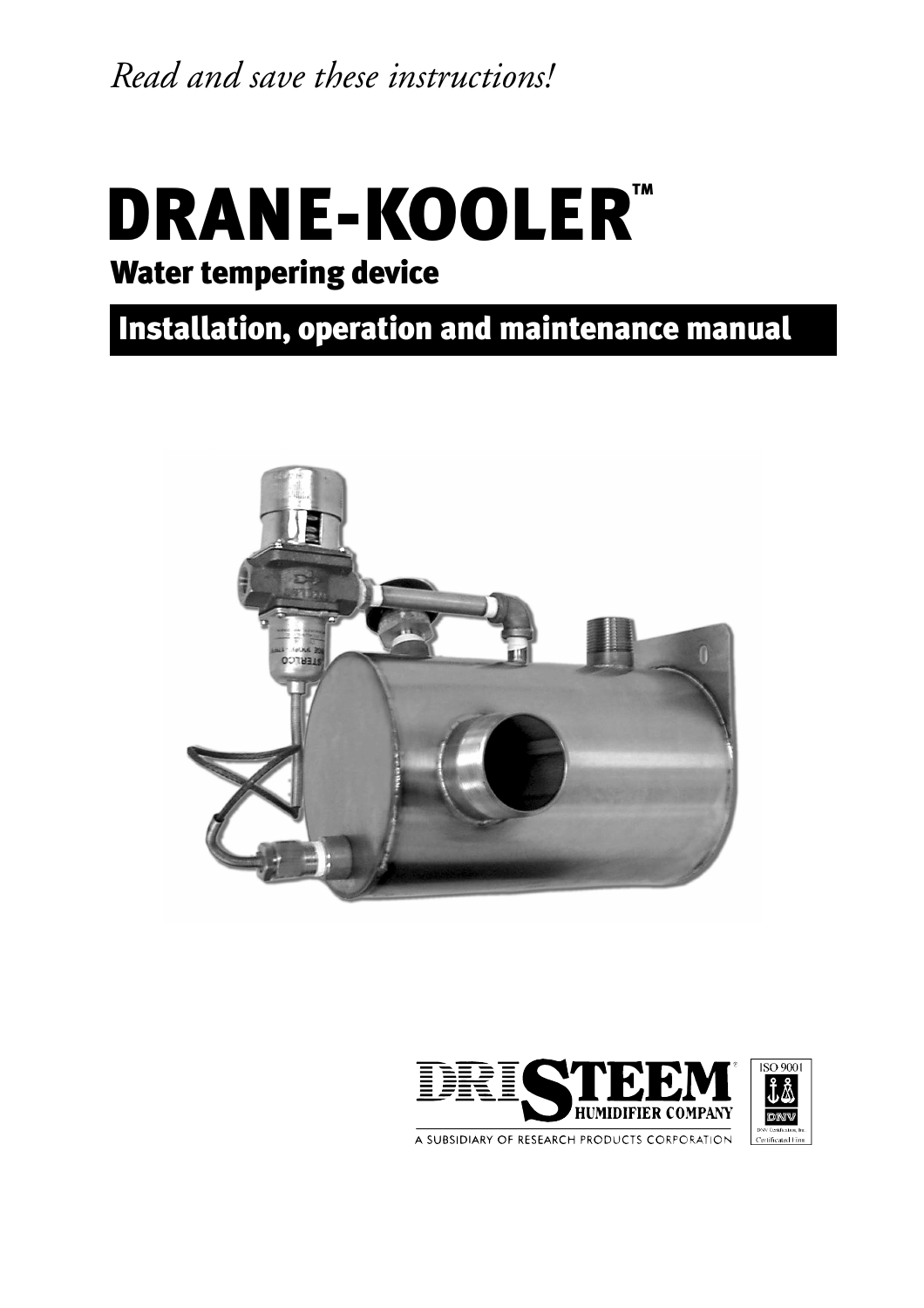### PLEASE: read this manual!

This manual will guide you through installation, operation and maintenance procedures for your new DRANE-KOOLER. Proper installation and operating practices will ensure years of trouble-free service.

#### Technical support

For technical support, contact your DRI-STEEM distributor or call +44 1280 850122 or fax +44 1280 850124

#### Visit our web site: www.dristeem.com

For information about other DRI-STEEM products, visit our web site, or contact us using the information listed below.



#### European office

Bell Place, Bell Lane • Syresham, Brackley • NNN13 5HP, UK  $+44$  1280 850122 •  $+44$  1280 850124 (fax) 106277.1443@compuserve.com (e-mail)

#### U.S. headquarters

14949 Technology Drive · Eden Prairie, MN 55344 952-949-2415 • 800-328-4447 • 952-229-3200 (fax) sales@dristeem.com (e-mail)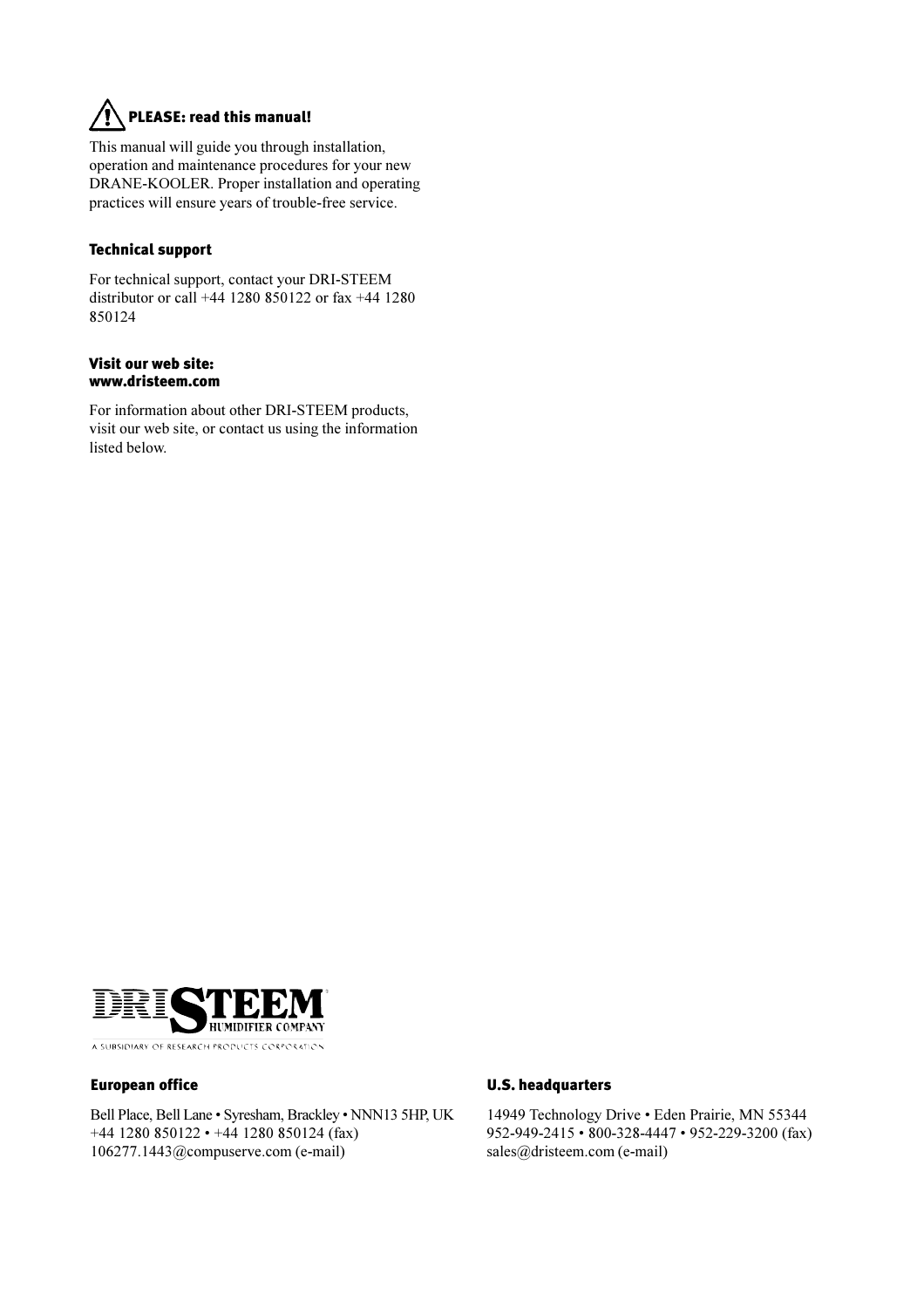### DRANE-KOOLER table of contents.

#### **Product overview**

### **Installation**

#### **Operation**

|--|--|

#### **Maintenance**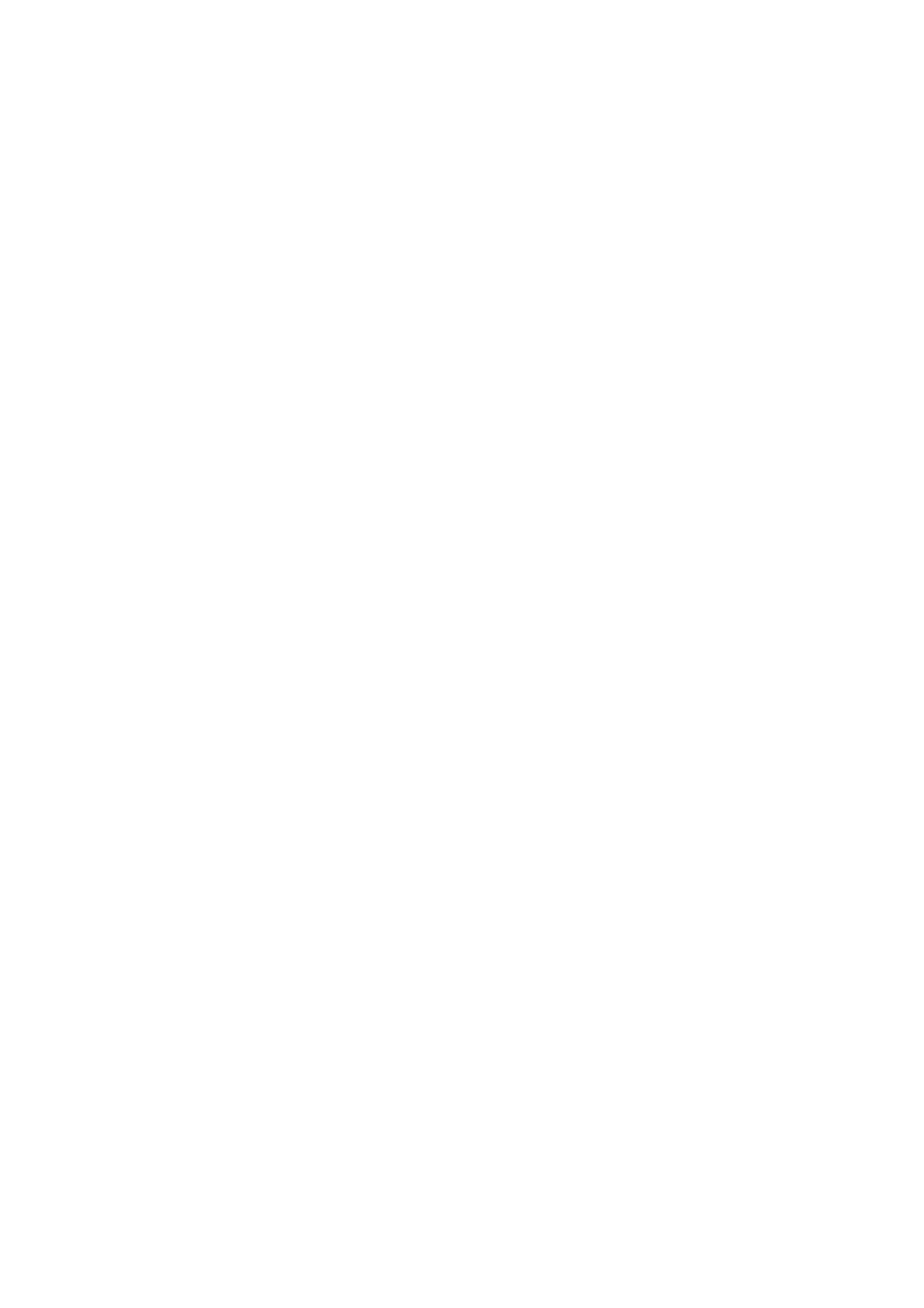## DRANE-KOOLER features summary.

#### Cool discharged hot water

DRANE-KOOLER is a water tempering device that mixes cold water with hot water discharged from various types of equipment, such as a humidifier, to reduce the discharged water temperature before it enters a municipal sewer system.

There are two reasons to use a water tempering device. First, most water authorities prohibit draining water hotter than 60  $\mathrm{^{\circ}C}$  into their sewer systems. And second, PVC drain pipes are susceptible to damage from water that is too hot. When faced with either of these situations, DRANE-KOOLER is the solution!

#### New horizontal design!

A new space-efficient horizontal orientation and side drain outlet provide enough clearance to allow the DRANE-KOOLER to be mounted directly underneath DRI-STEEM humidifiers, saving footprint space while allowing room for pitched drain piping.

#### How it works: Hot  $+$  cold  $=$  tempered!

- 1. Hot water discharged from a humidifier or other appliance enters the DRANE-KOOLER through piping connected to the top threaded connection. A vacuum breaker prevents backflow into potable water systems.
- 2. Cold water enters through the temperature-actuated valve. The valve and the DRANE-KOOLER's straightforward design ensure efficient mixing of hot and cold water. The valve's sensor, located near the outlet, ensures that water leaving the DRANE-KOOLER is  $60 °C*$  or less before entering the municipal sewer system.
- **3.** Tempered water at 60  $^{\circ}C^*$  or less exits through the side outlet for safe discharge into a municipal sewer system or PVC pipe.
- \* Please see the capacities table on the next page.

#### Reliable, non-electric valve

The temperature-actuated valve is time-tested to be reliable and maintenance-free. And because it is nonelectric, no wiring is required!

#### Multiple mounting options

The DRANE-KOOLER can be mounted by attaching the integral mounting plate to a wall, by attaching the mounting plate to an adjustable floor stand, or by using an assembly for suspension mounting. These multiple mounting options provide capability for the DRANE-KOOLER to be properly supported and not secured entirely by piping.



 $\mathbf{1}$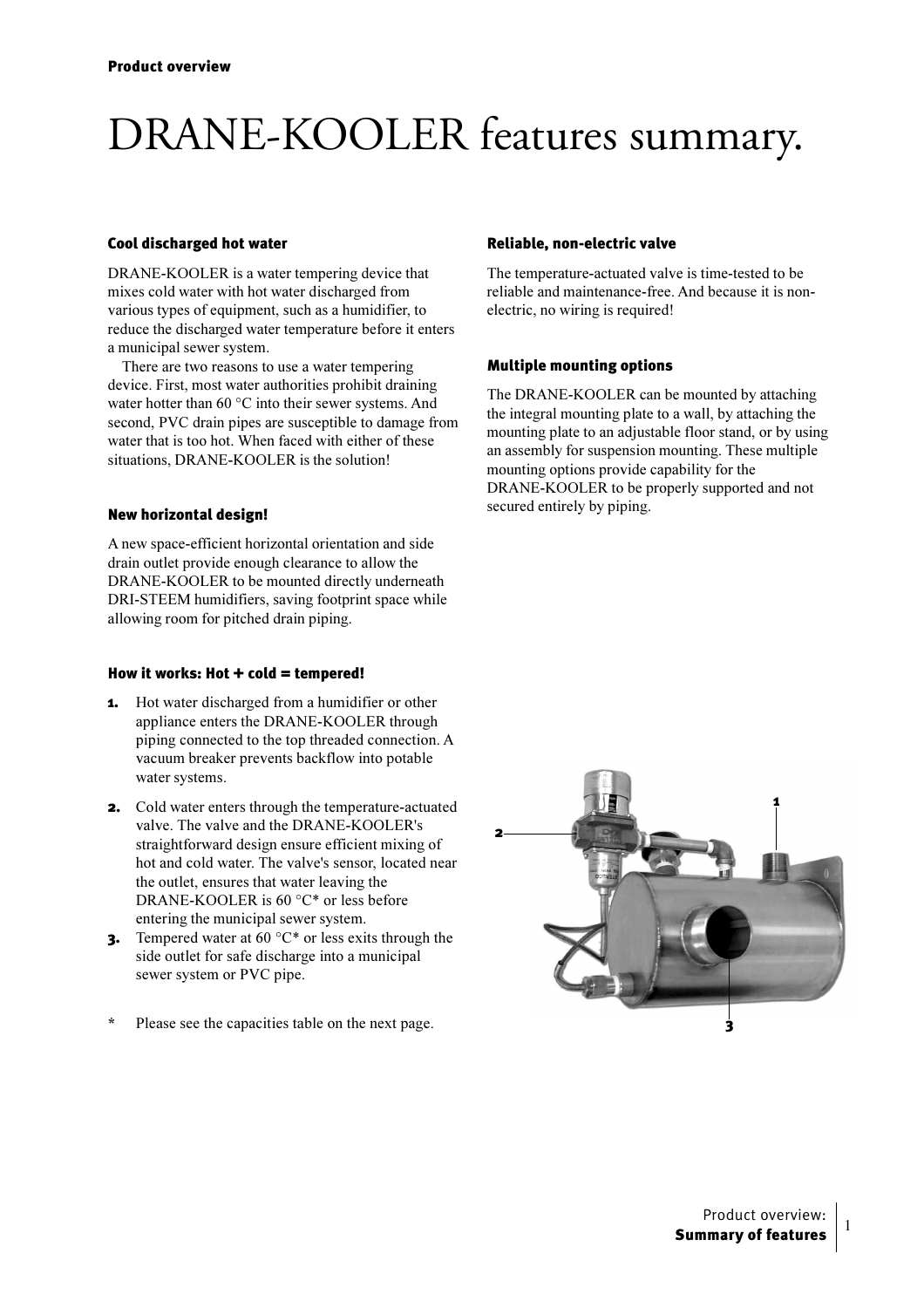## Capacities and connection sizes.

|                           | <b>Maximum</b><br>flow rate | <b>Maximum</b><br>temperature |
|---------------------------|-----------------------------|-------------------------------|
|                           | $\ell$ /mn                  | °C                            |
| Hot water inflow          | 22.7                        | 100                           |
| Cold water inflow**       | 22.7                        | 21                            |
| Tempered water<br>outflow | 45.4                        | 60                            |

\* This table applies only if one humidifier is connected to one DRANE-KOOLER, with no more than 3 m vertical distance between the humidifier and the DRANE-KOOLER. If you wish to connect more than one humidifier to a DRANE-KOOLER, or if the vertical distance exceeds 3 m, consult the factory.

\*\* Cold water supply pressure must be between 170 kPa and 550 kPa.

#### DRANE-KOOLER capacities\* DRANE-KOOLER connections

| Hot water inlet connection       | DN 25 (1")              |  |
|----------------------------------|-------------------------|--|
| Tempered water outlet connection | DN50 (1")               |  |
| Cold water supply connection     | DN <sub>10</sub> (3/8") |  |



Capacities, connections <sup>2</sup>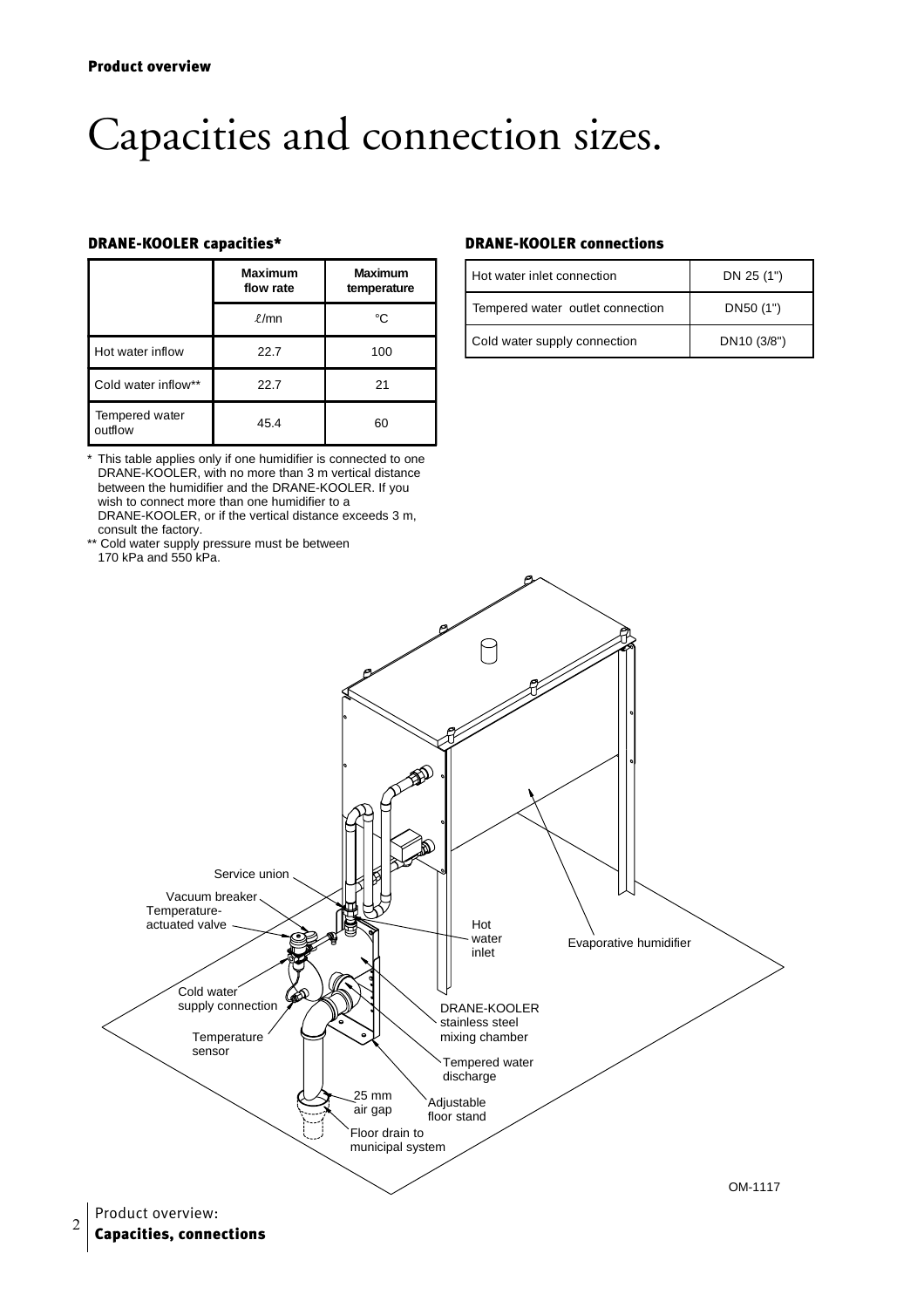### DRANE-KOOLER dimensions.





#### Dimensions

|   | <b>Description</b>                                                                                  | mm         |
|---|-----------------------------------------------------------------------------------------------------|------------|
| A | Height with floor stand<br>(from floor to top of hot water inlet in 25 mm increments)               | 210 to 312 |
|   | Height with floor stand and extension<br>(from floor to top of hot water inlet in 25 mm increments) | 337 to 515 |
| в | Height from bottom of tank to top of hot water inlet                                                | 190        |
| C | Height from bottom of tank to top of valve                                                          | 270        |
| D | Height from top of hot water inlet to top of valve                                                  | 75         |
| Е | Height from bottom of tank to center of mounting hole                                               | 160        |
| F | Height from bottom of tank to center of tempered water outlet                                       | 75         |
| G | Width of tank and tempered water outlet                                                             | 190        |
| H | Width of mounting plate holes, center to center                                                     | 102        |
| J | Length, from valve inlet to mounting plate                                                          | 305        |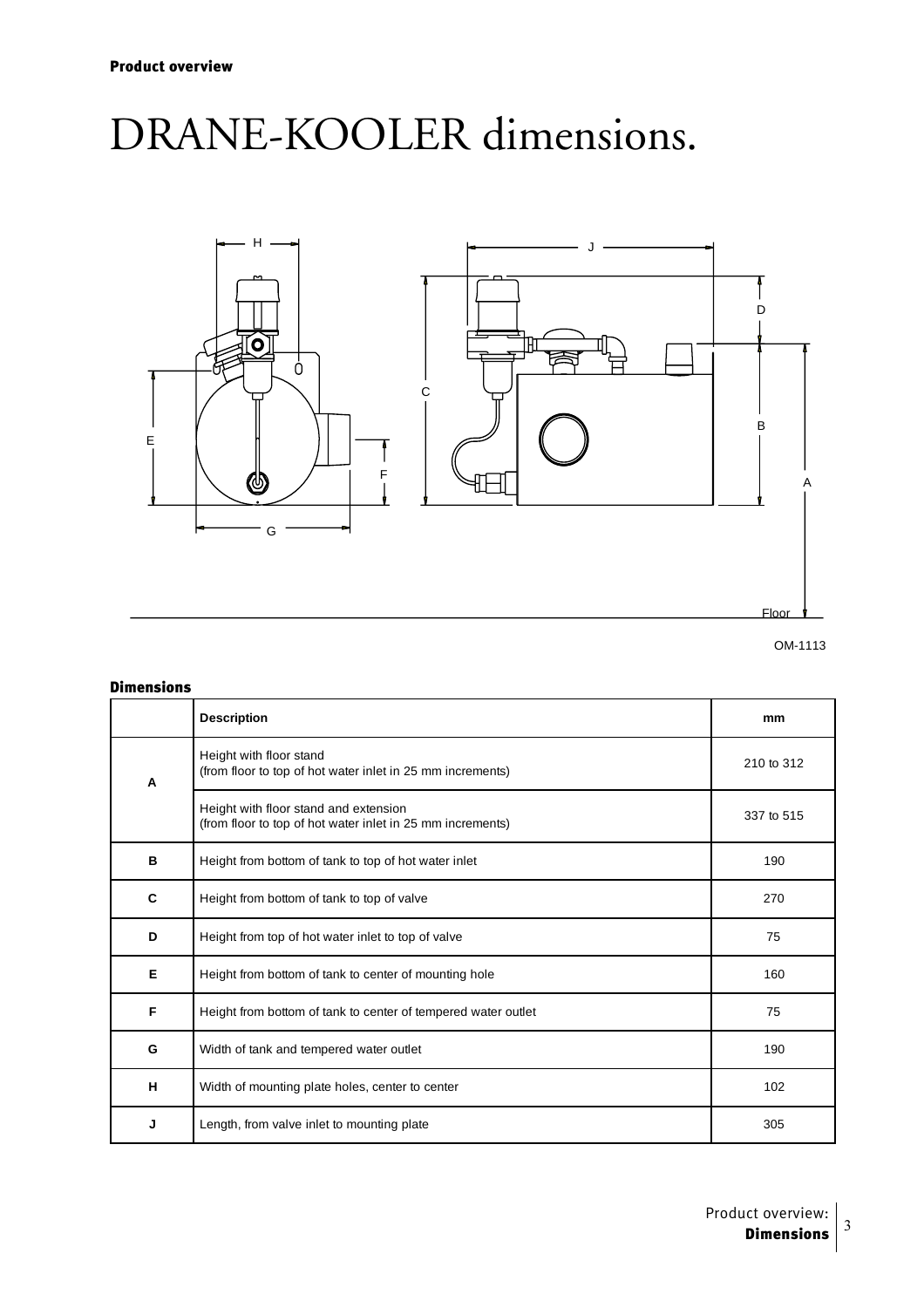### Installation checklist.

#### **Step-by-step installation instructions**

- $\Box$  Verify that maximum flow of hot water into the DRANE-KOOLER does not exceed 22 litres per minute  $(\ell/mn)$ .
- $\Box$  Note that there are three connections to be made to the DRANE-KOOLER:
	- Cold water supply
	- Hot water inlet (from a humidifier or other appliance)
	- Tempered water piping to drain
- $\Box$  Position the DRANE-KOOLER to allow the most direct path of piping to minimize fittings (see the piping diagrams on Pages 6-7).
- $\Box$  Position unions on all connections as close to the DRANE-KOOLER as possible to make cleaning and maintenance easier.
- $\Box$  Cold water supply connection instructions:
	- Cold water supply connection on valve is DN10 (3/8").
	- Pipe a DN10  $(3/8)$  line directly to the DRANE-KOOLER from the main water supply line.

TO ENSURE ADEOUATE WATER PRESSURE TO THE DRANE-KOOLER, DO NOT CONNECT TO A SUPPLY WATER LINE THAT IS DEDICATED TO OTHER APPLIANCES.

If installing the DRANE-KOOLER with a humidifier, do not branch off the DN8 (1/4") cold water supply line to the humidifier.

- Verify that the supply water pressure to the valve is at least 170 kPa and not more than 550 kPa.
- Install a cold water supply union as close to the DRANE-KOOLER as possible.
- Install a cold water shut-off valve before the union in the cold water supply line.
- $\Box$  Hot water inlet connection instructions:
	- Hot water inlet connection is DN25 (1").
	- Locate a union as close to the DRANE-KOOLER as possible
	- Run DN25  $(1")$  pipe as directly as possible from the hot water appliance (humidifier) to the DRANE-KOOLER. If the piping to the hot water inlet has a horizontal run, maintain a pitch to the DRANE-KOOLER of at least 1%.
- $\Box$  Tempered water (to drain) connection instructions:
	- Tempered water outlet connection is DN50 (2").
	- Install a union as close to the DRANE-KOOLER as possible.
	- Run a DN50  $(2")$  pipe as directly as possible from the DRANE-KOOLER to the drain. Maintain a pitch to drain of at least 1%.
	- Make sure there is a 25 mm air gap between the drain piping and the drain.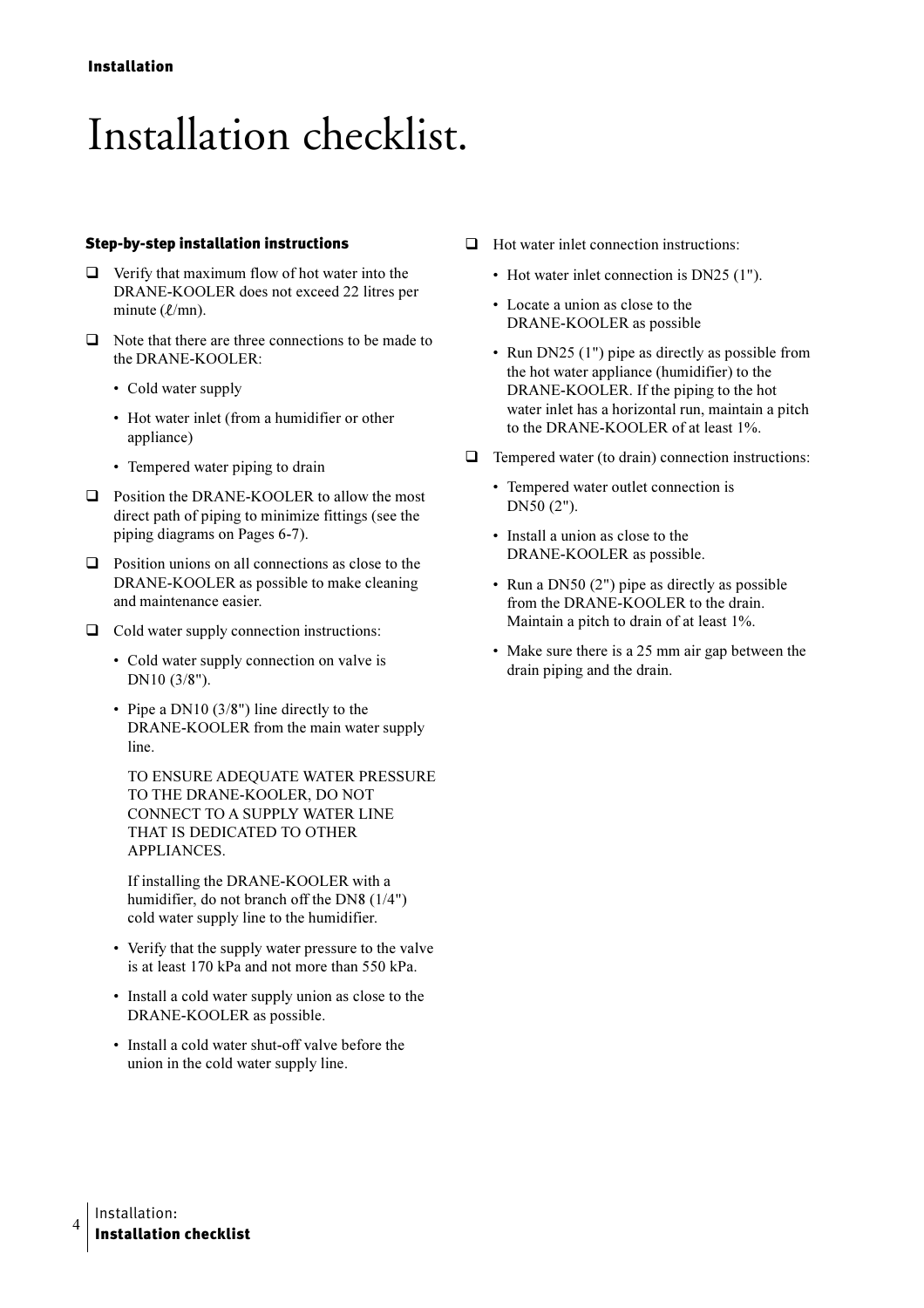## Mounting options.

#### Three mounting options

Use one of the mounting options shown on this page to ensure that the DRANE-KOOLER will be properly supported and not secured entirely by piping. Floor stand and suspension mount hanger assembly are ordered separately.

#### Wall mount



#### Floor mount



Suspension mount\*



OM-1116

\* The suspension mount hanger assembly includes an L-bracket, two nuts, and two bolts that attach to the DRANE-KOOLER. Beam clamp assembly and M8 threaded rod are supplied by others.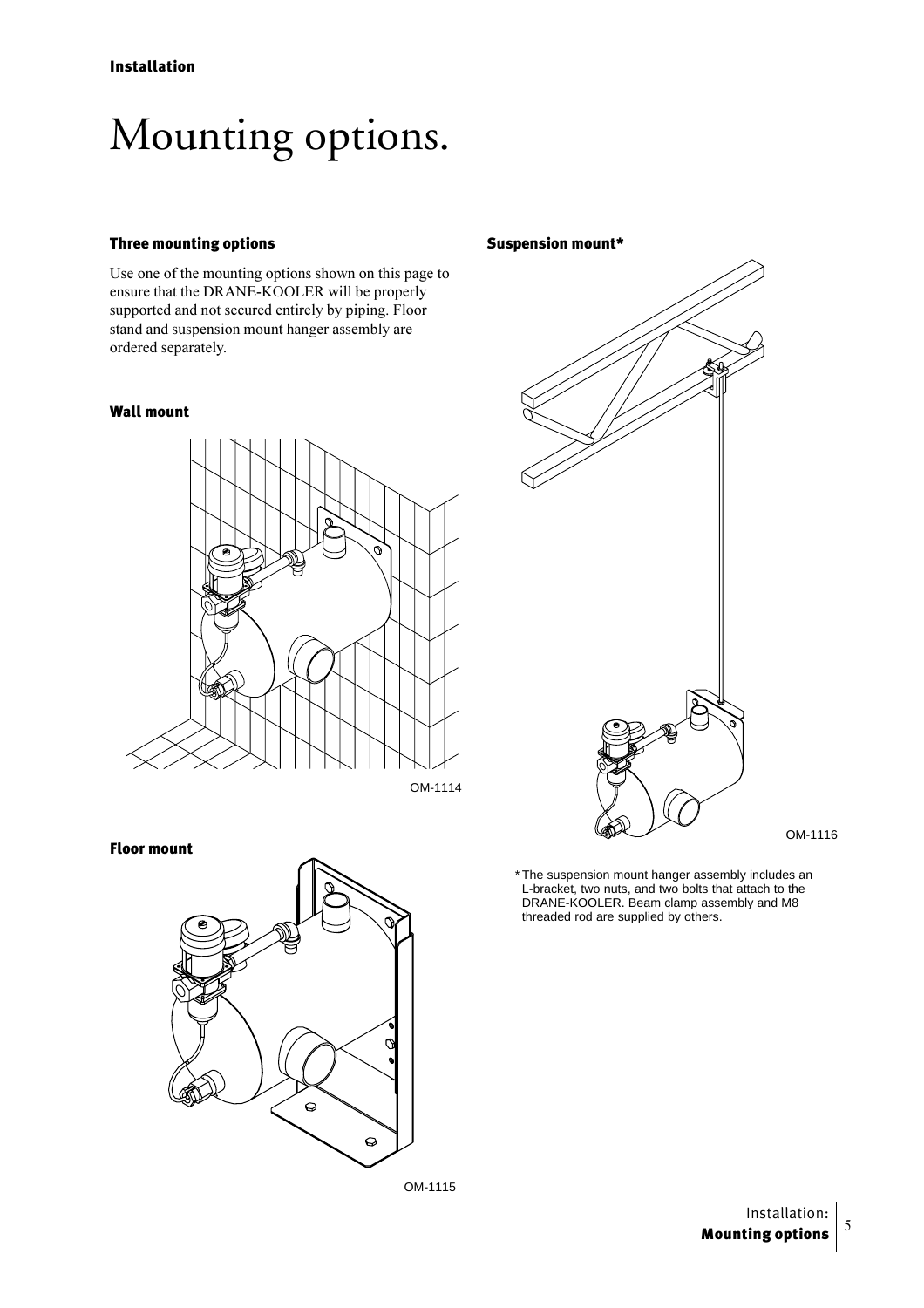## DRANE-KOOLER piping.

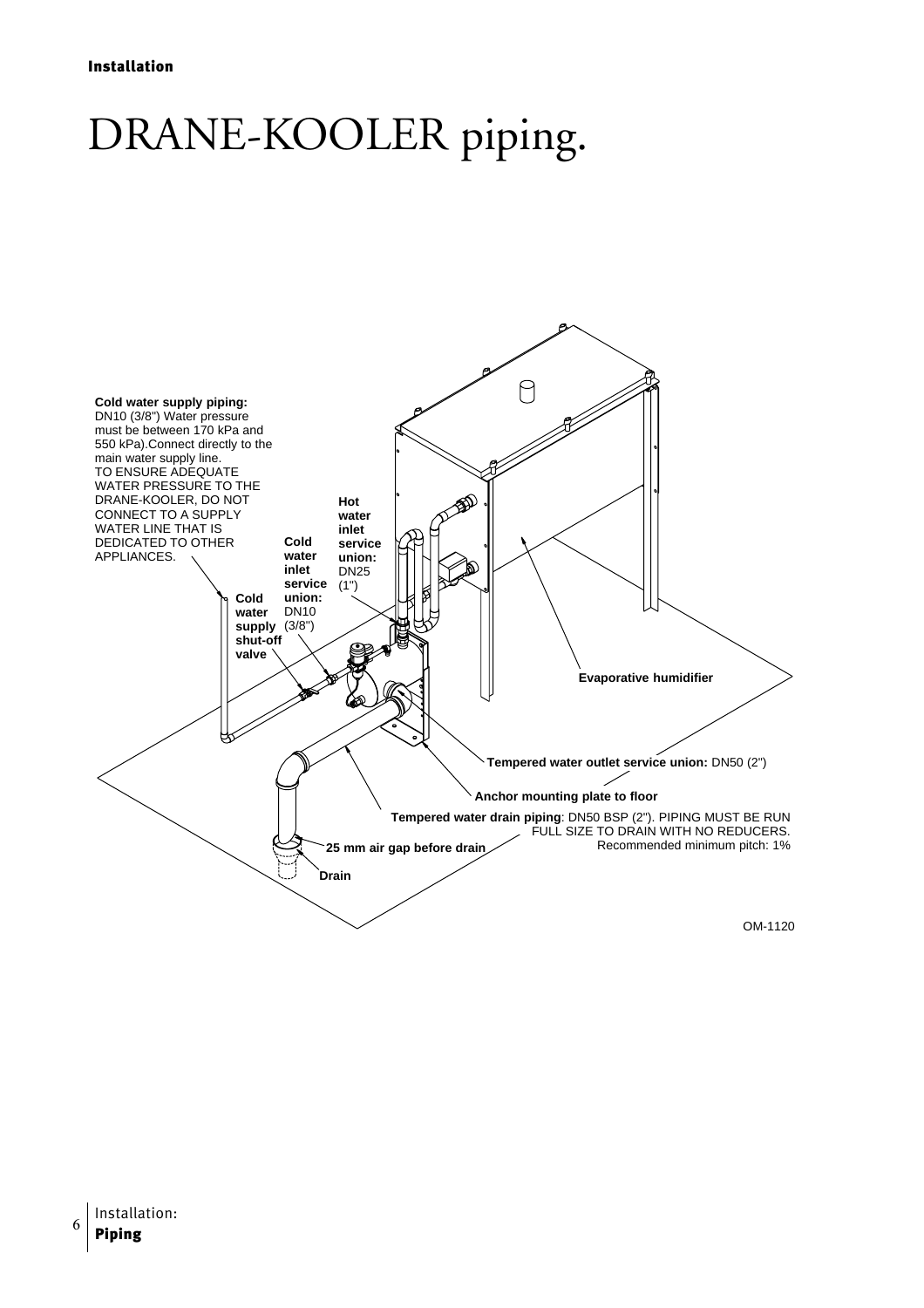## DRANE-KOOLER piping.

#### Two examples showing the DRANE-KOOLER mounted directly underneath an evaporative humidifier



Installation: Piping 3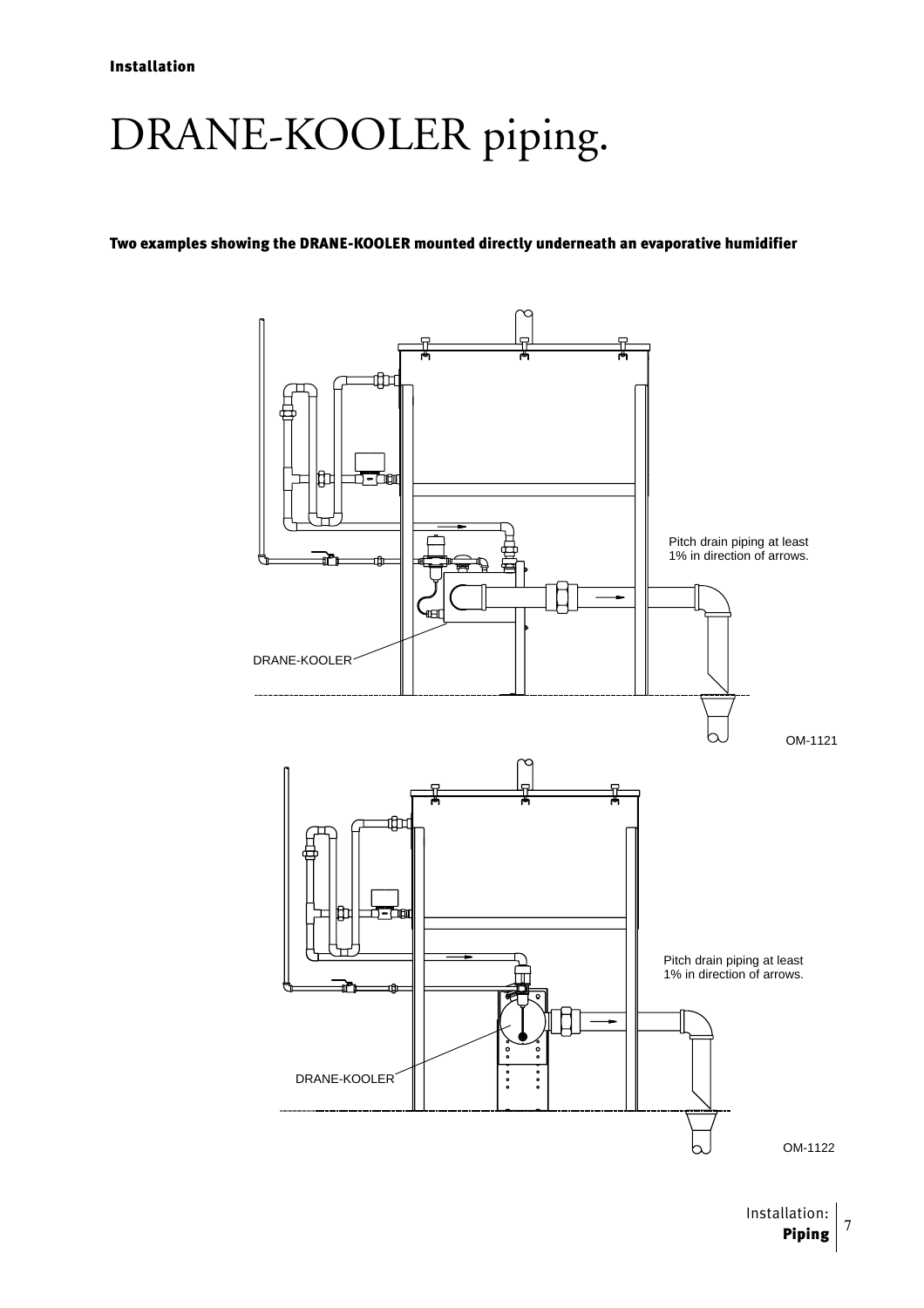## DRANE-KOOLER operation.

#### **How to operate**

Once properly installed, to operate simply open the cold water supply valve.



- Hot water discharged from a humidifier or other 1. appliance enters the DRANE-KOOLER through piping connected to the top threaded connection. The vacuum breaker prevents backflow into potable water systems.
- **2.** Cold water enters through the temperatureactuated valve. The valve and the DRANE-KOOLER's straightforward design ensure efficient mixing of hot and cold water. The valve's sensor, located near the outlet, ensures that water leaving the DRANE-KOOLER is less than 60  $\degree$ C\* before entering the municipal sewer system.
- **3.** Tempered water at 60  $^{\circ}C^*$  or less exits through the side outlet for safe discharge into a municipal sewer system or PVC pipe.
- $\star$ Please see the capacities table on Page 2.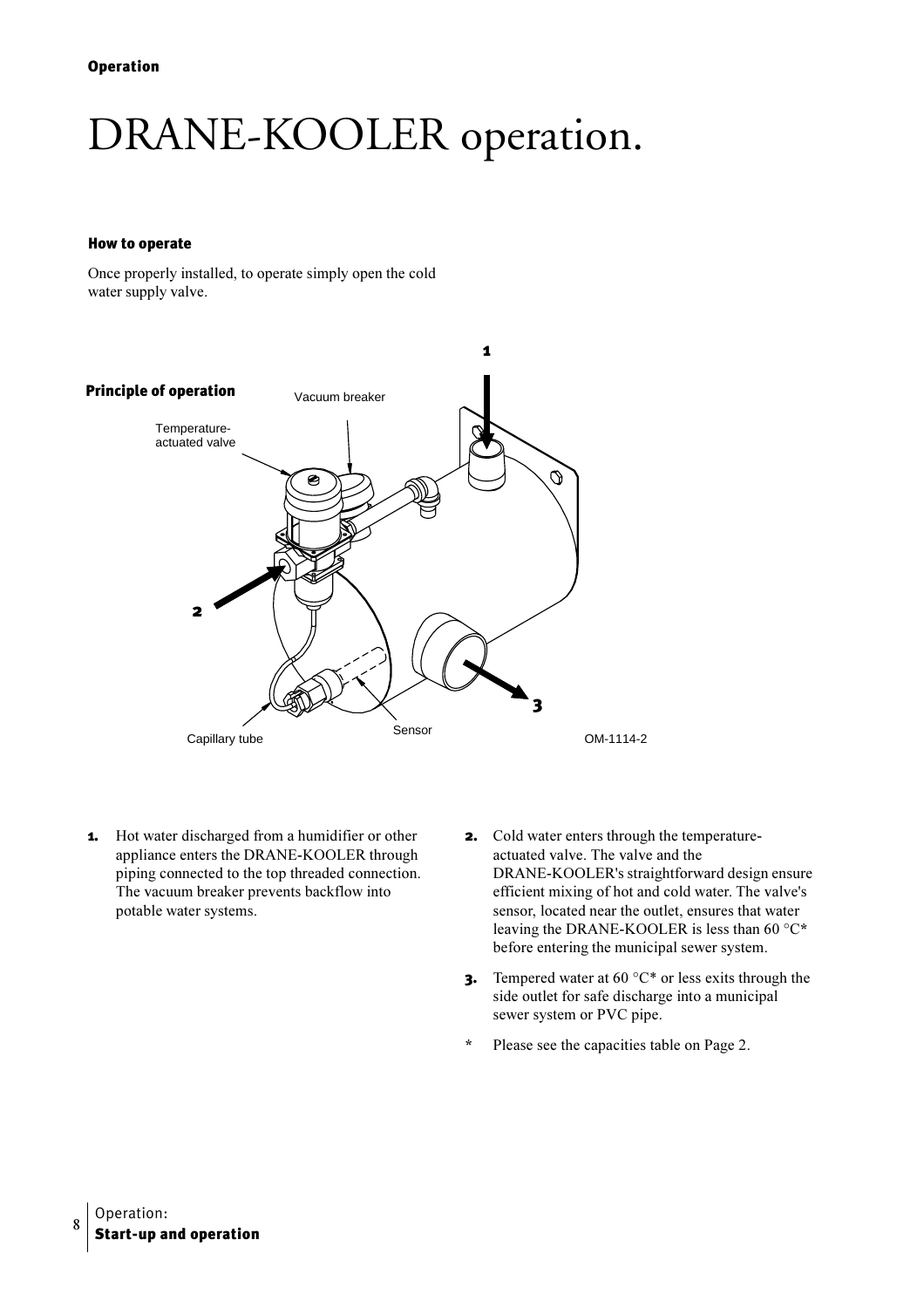### DRANE-KOOLER maintenance.

#### Step-by-step maintenance instructions

- Shut off cold water supply.
- $\Box$  Disconnect service unions at:
	- Cold water supply inlet
	- Hot water inlet
	- Tempered water drain outlet
- Remove the DRANE-KOOLER from piping and take to a service sink. Add water and, with pipe caps or hands covering the hot water inlet and tempered water outlet, shake the DRANE-KOOLER to dislodge mineral deposits. Dump mineral deposits and rinse.
- $\Box$  If severe mineral accumulation has occurred, remove the thermal sensor from the DRANE-KOOLER chamber and gently clean the sensor with an abrasive pad. Do not twist the capillary tube during removal or cleaning.
- $\Box$  Reconnect service unions and open cold water supply valve to resume operation.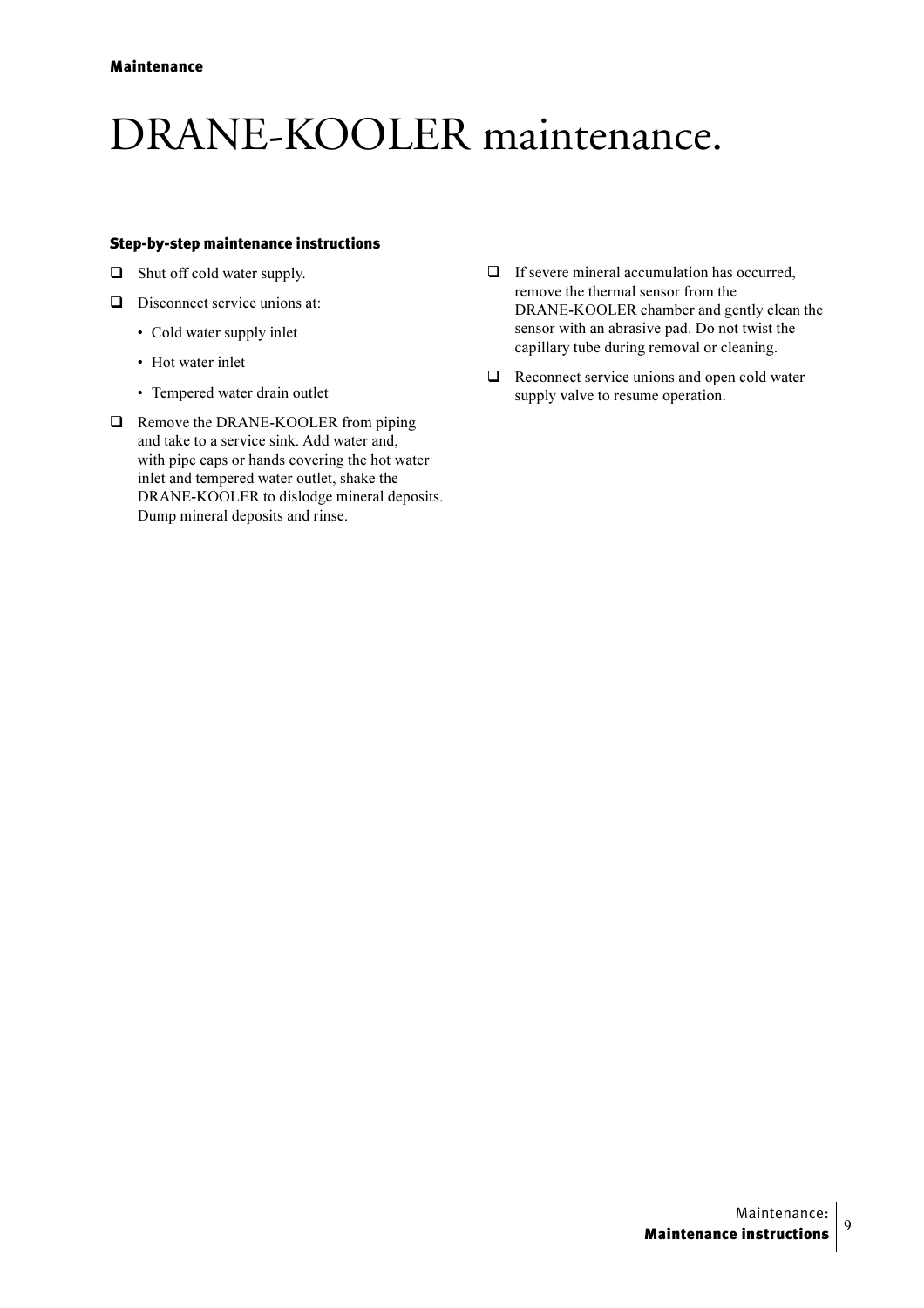# Troubleshooting guide.

| <b>Problem</b><br>number | <b>Problem</b>                                                                       | <b>Possible cause</b>                        | <b>Action</b>                                                                                                                                                                                                                                                                                                                                                                                                |
|--------------------------|--------------------------------------------------------------------------------------|----------------------------------------------|--------------------------------------------------------------------------------------------------------------------------------------------------------------------------------------------------------------------------------------------------------------------------------------------------------------------------------------------------------------------------------------------------------------|
| 1                        | Water leaving the<br><b>DRANE-KOOLER</b> is<br>hotter than 60 $\,^{\circ}\mathrm{C}$ | Mineral accumulation in<br>mixing chamber    | • Remove the DRANE-KOOLER and<br>dislodge mineral accumulation.                                                                                                                                                                                                                                                                                                                                              |
|                          |                                                                                      | Mineral accumulation<br>on thermal sensor    | • Remove thermal sensor from<br>DRANE-KOOLER and gently remove<br>mineral accumulation with an abrasive<br>pad. Do not twist capillary tubing<br>during removal or cleaning.                                                                                                                                                                                                                                 |
|                          |                                                                                      | Valve malfunction                            | • Valve is not working properly.<br>Replace. Note: This valve is factory-<br>set and should not need adjustment.                                                                                                                                                                                                                                                                                             |
|                          |                                                                                      | Steam is entering the<br><b>DRANE-KOOLER</b> | • The DRANE-KOOLER is designed to<br>handle hot water and hot condensate. If<br>a large amount of steam enters the<br>DRANE-KOOLER it is likely that<br>discharge water temperatures will be<br>greater than 60 °C. Check P-traps on<br>humidifier or other appliance to ensure<br>that the P-traps have the proper depth<br>and are working properly to prevent<br>steam from entering the<br>DRANE-KOOLER. |
| $\mathbf{z}$             | Makes a loud popping<br>or crackling noise                                           | Steam is entering the<br><b>DRANE-KOOLER</b> | • If steam is entering the<br>DRANE-KOOLER, the introduction of<br>cold water through the valve will cause<br>the steam to collapse and make a<br>popping or crackling sound. Check<br>P-traps on humidifier or other<br>appliance to ensure that the P-traps<br>have the proper depth and are working<br>properly.                                                                                          |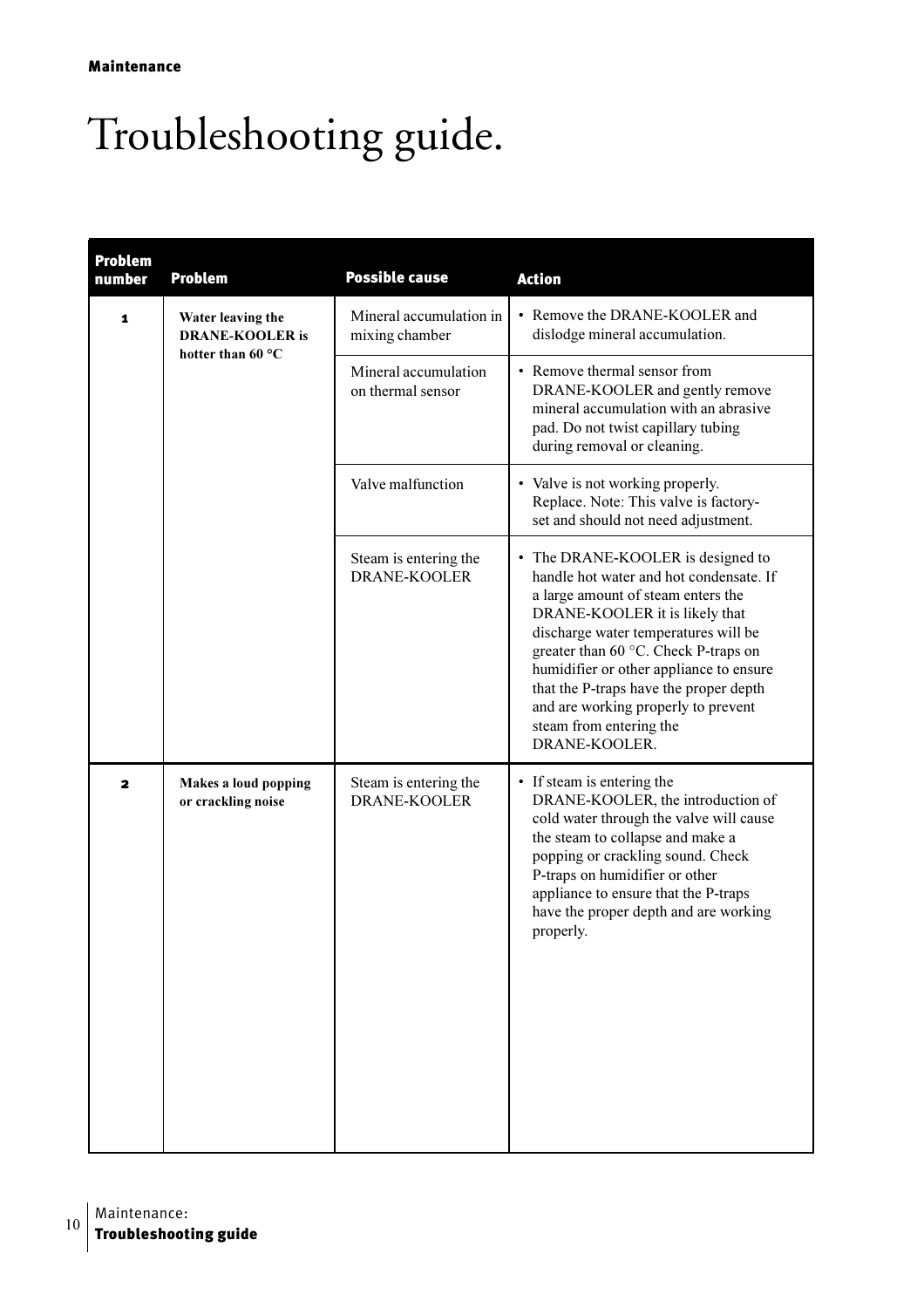## DRANE-KOOLER replacement parts.



OM-1119

#### DRANE-KOOLER Model DK-12E replacement parts

| <b>Item</b>    | <b>Description</b>                  | Part no.   |
|----------------|-------------------------------------|------------|
| 1              | DRANE-KOOLER weldment, Model DK-12E | 167001-025 |
| $\overline{2}$ | Elbow, 1/4" NPT brass               | 250701-001 |
| 3              | Nipple, 1/4" NPT x 4" brass         | 250212-004 |
| $\overline{4}$ | Bushing, 3/8" x 1/4" hex reducer    | 203550-001 |
| 5              | Valve, non-electric self-actuating  | 505090-001 |
| 6              | Valve, 1/2" N36 vacuum relief       | 320400     |
| 7              | Floor stand assembly                | 185110     |
| 8              | Suspension mount hanger assembly    | 185100     |